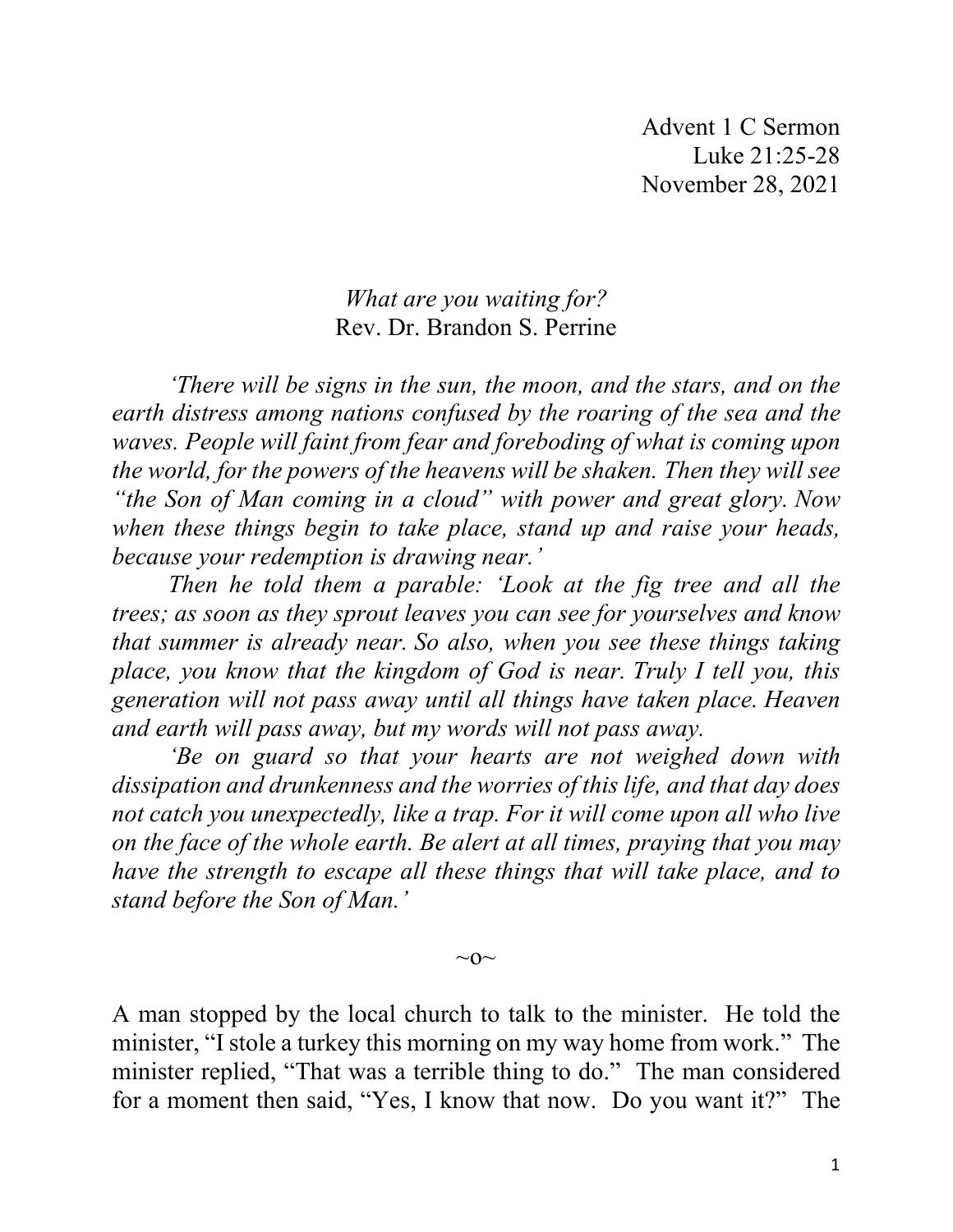minister answered, "No, take it back and give it to the one you stole it from." The man replied, "I tried to give it back but she refused it." Then, the minister told him, "In that case, you can keep the turkey." The man thanked the minister and went on his way. When the minister arrived home later that day, she discovered that her turkey had been stolen.<sup>[1](#page-1-0)</sup>

It really is wonderful to see so many of you on this Post-Thanksgiving Sunday. The fact that you're here must mean that you didn't stuff yourself to the point of bursting on Thanksgiving Day or end up in the hospital after a mad dash for a flat screen TV ended in a collision with another Black Friday shopper.

I'd like to begin this morning by breaking one of the cardinal rules of preaching, that is, never start a sermon with a question. Here's my question: How many of you love to wait? C'mon, get those hands up. I know somebody here likes waiting at the drive-through or at the DMV or in the line for a public restroom? Surely somebody enjoys those last five minutes before the frozen pizza is done or the microwave dings? Children, I know must *love* waiting to open up birthday presents or Christmas presents, right? Okay, I honestly don't know anyone who likes waiting. I think that's what makes the two texts we heard moments ago so bittersweet.

In a time when the Jewish people lived in diaspora, far from home, the prophet Jeremiah promised that a righteous Branch would spring up for David—a new king of the great King David's royal family—to save the people and usher in a new age of peace and prosperity.

Still waiting for their salvation, Jesus promised the people that they would see the Son of Man coming on the clouds, redemption drawing near!

Such wonderful news, but how long would the people have to wait? They'd been waiting for centuries, but the promised one had never

<span id="page-1-0"></span><sup>&</sup>lt;sup>1</sup> "The Turkey," Makeitclearnow.org, https://www.makeitclearnow.org/relhumor.html.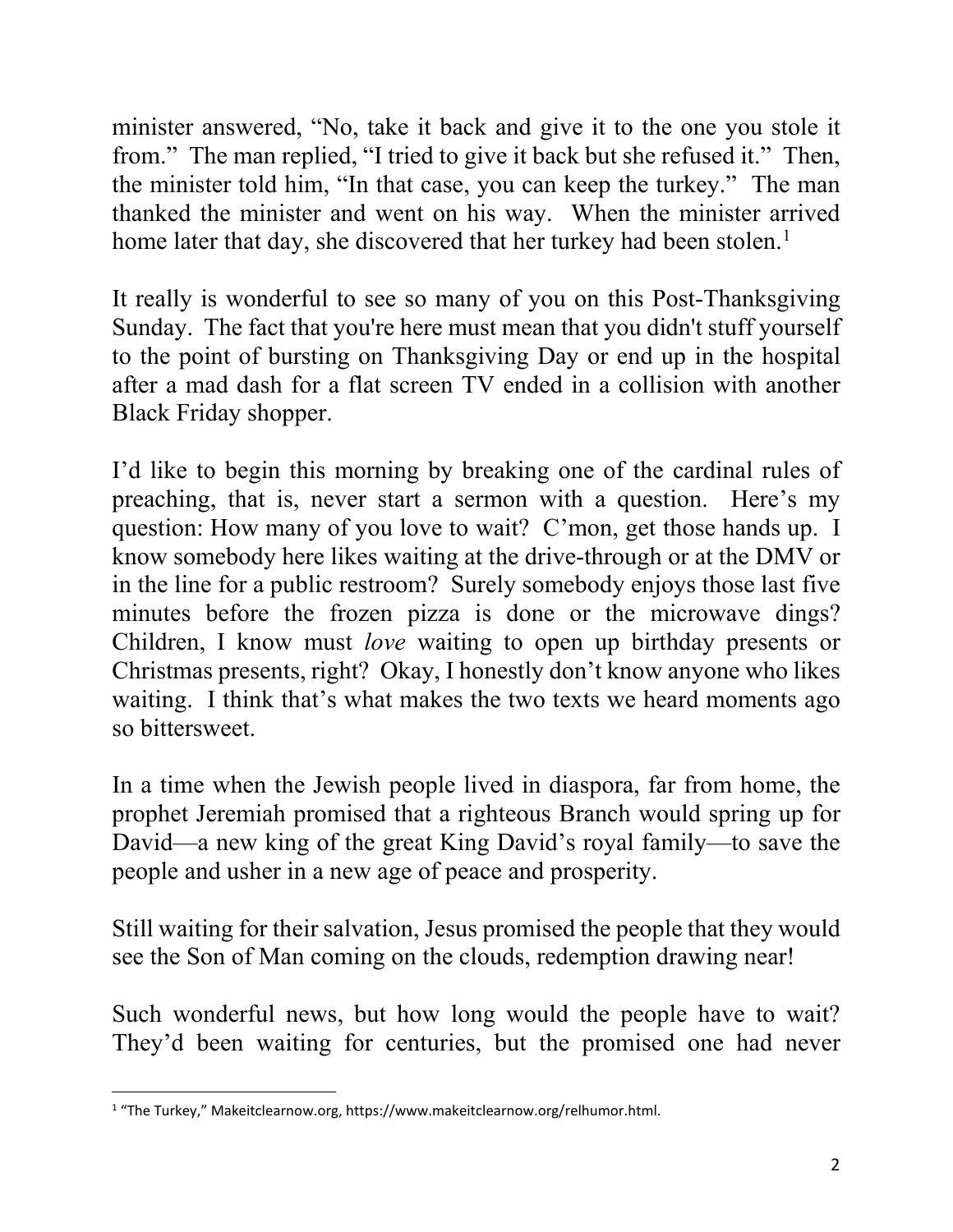appeared. Surely it couldn't be much longer before the promised one came and brought an end to their suffering, establishing God's realm on earth.

Religious historian and author Reza Aslan, writes that:

The first century was an era of apocalyptic expectation among the Jews of Palestine . . . Countless prophets, preachers, and messiahs tramped through the Holy Land delivering messages of God's imminent judgment. Many of these so-called "false messiahs" we know by name . . . The prophet Theudas, according to the book of Acts, had four hundred disciples before Rome captured him and cut off his head. A mysterious charismatic figure known only as "The Egyptian" raised an army of followers in the desert, nearly all of whom were massacred by Roman troops. In 4 B.C.E., the year in which most scholars believe Jesus of Nazareth was born, a poor shepherd named Athronges put a diadem on his head and crowned himself "King of the Jews"; he and his followers were brutally cut down by a legion of soldiers. Another messianic aspirant, called simply "The Samaritan," was crucified by Pontius Pilate even though he raised no army and in no way challenged Rome—an indication that the authorities, sensing the apocalyptic fever in the air, had become extremely sensitive to any hint of sedition. [2](#page-2-0)

And there were more, many more claiming to be the promised one or working subversively to bring God's realm to earth. "[T]he picture that emerges of first-century Palestine is of an era awash in messianic energy."<sup>[3](#page-2-1)</sup> The people were waiting—had been waiting for a very long time. Surely the promised one, the messiah, could not be far off.

Today, we officially begin the season of waiting known as Advent. Not to be measured in centuries as the Jewish people's waiting had been, our

<span id="page-2-0"></span><sup>2</sup> Reza Aslan. "[ZEALOT: The Life and Times of Jesus of Nazareth.](http://www.amazon.com/Zealot-Life-Times-Jesus-Nazareth/dp/140006922X?tag=thehuffingtop-20)" New York: Random House, 2013.

<span id="page-2-1"></span> $3$  Ibid.